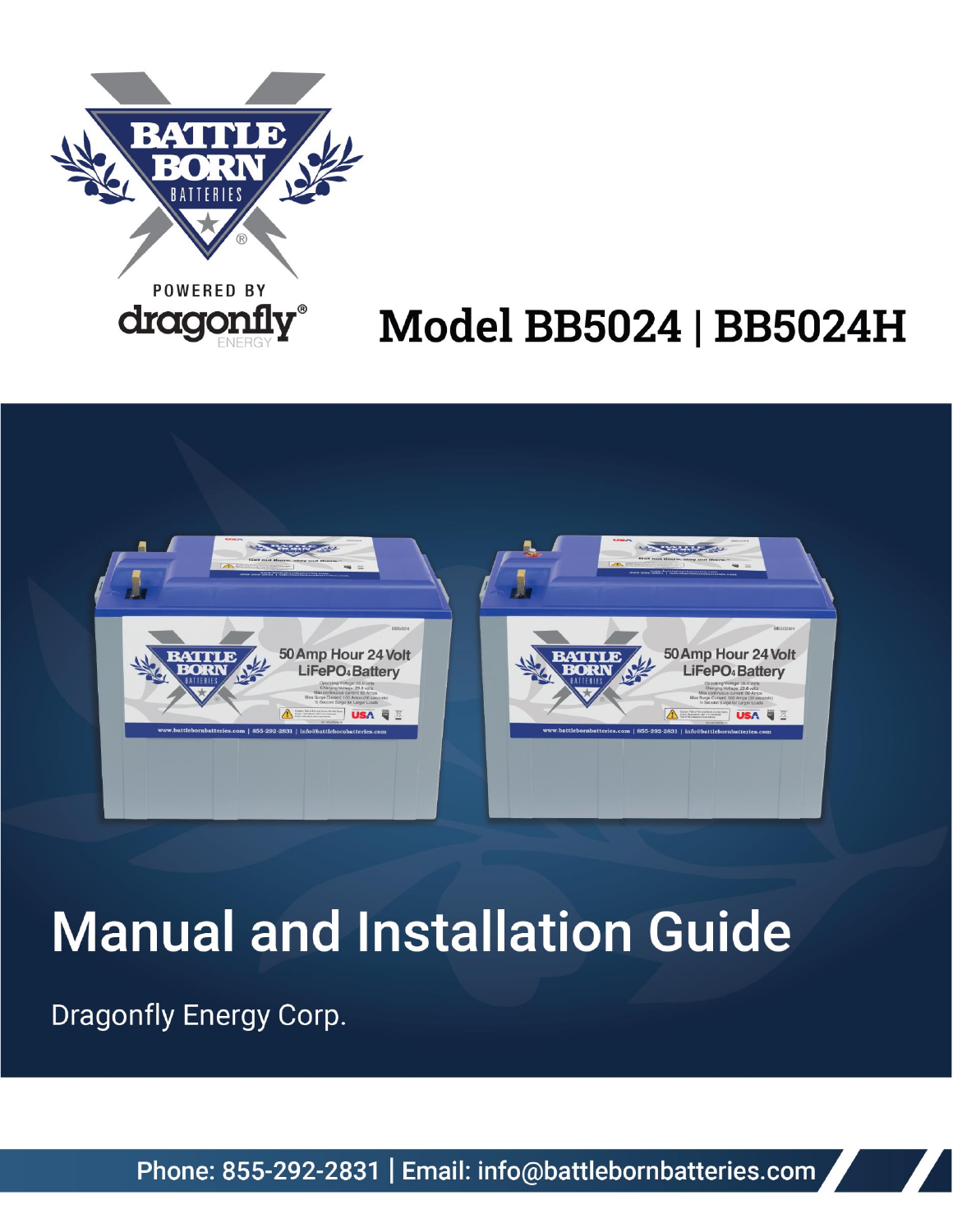# Please read this manual prior to installation and use.

Thank you for investing in a Battle Born Batteries system and welcome to the Battle Born Batteries family. This manual provides important information on how to install, operate, and care for your Battle Born Batteries. If you have purchased with us before, you will find this manual useful as a reference tool. If this is your first purchase with Battle Born Batteries, this manual can serve as an educational tool on how to properly use and care for your investment.

If you have a heat-enabled model, please refer to the additional Heat-Enable Instruction manual prior to use and installation.

# Table of Contents

**QR Codes** will appear throughout the manual linking to FAQ videos that may be useful.

To use the QR code, open a QR reader or the camera on your smartphone. Hold your device over the QR code so that the code is clearly visible within the device's screen. Your phone will automatically scan the code and pull in the corresponding weblink.







Above 150ºF or incinerate. Follow Manufacturer's Instructions mettre dans le feu. Veuillez suivre les instructions du fabric



 Attention, Risque d'incendie et de brulures. Veuillez ne pas ouvrir, Caution: Risk of Fire and Burns. Do Not Open, Crush, Heat percer, ou exposez à une chaleur égal ou supérieur à 66º C. Neas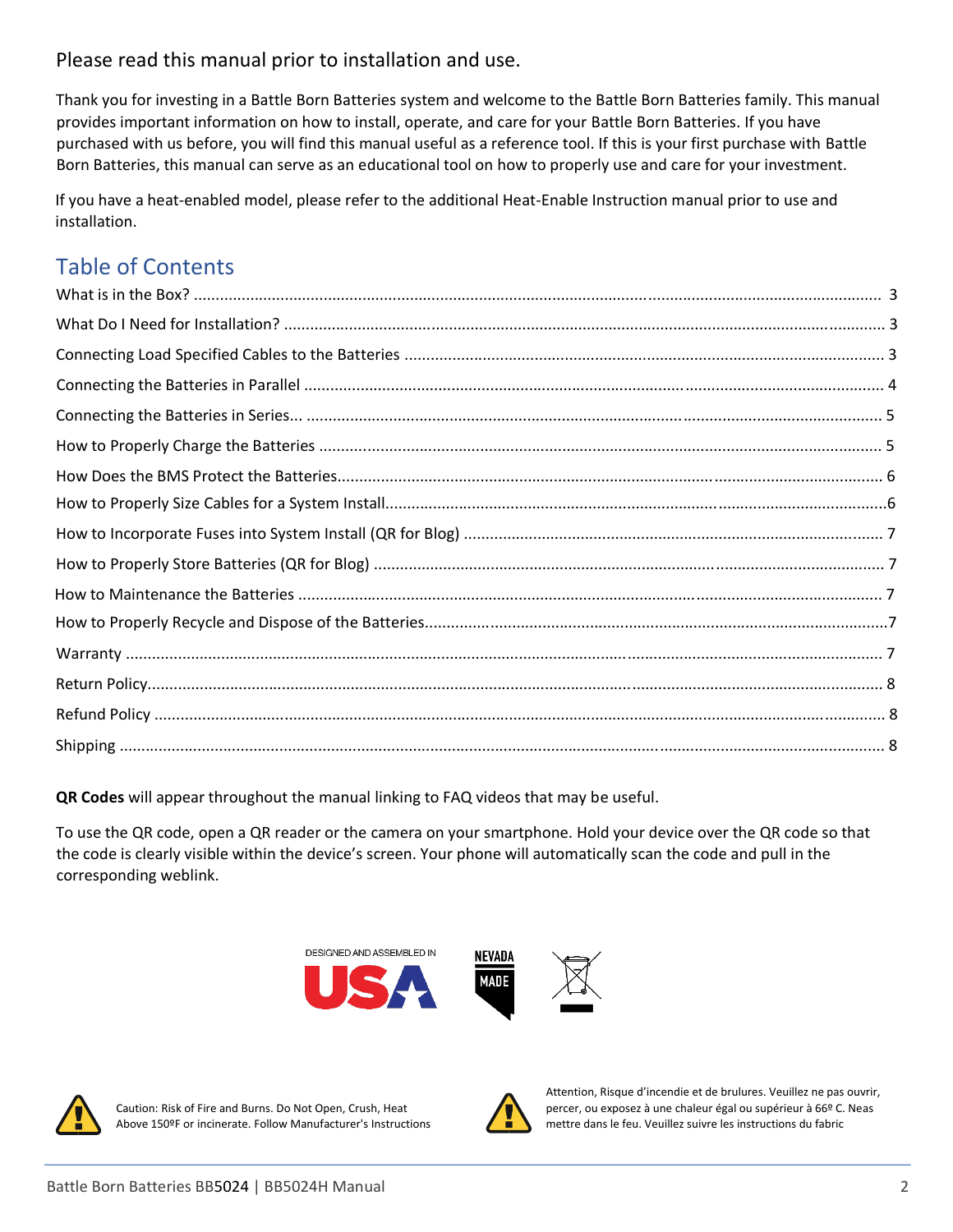# **What is in the Box?**

Included with your purchase is:

- (1) BB5024 | BB5024H Battle Born Batteries Battery
	- $\circ$  Dimensions (L x W x H): 12.76" x 6.86" x 8.95"
	- o Weight: 31 lbs.
	- o Operating Temp Range: 4°F (-20°C) to 135°F (57.2°C)
	- o Water Resistant and Sealed (Batteries should not be submerged) *BB5024 | BB5024H Assembly Drawing*
	- o Built-in BMS (Battery Management System)
	- o Made with Cylindrical Cells
	- $\circ$  Comes with standard flag style terminal posts with a 3/8" hole to accommodate either a 3/8" or a 5/16" bolt
- (1) Finishing Hardware Kit
	- $\circ$  (2) '18-8 Stainless Steel' 5/16-18 x 1" Bolts
	- o (2) '18-8 Stainless Steel' 5/16-18 x 1 1/4" Bolts
	- o (4) Washers
	- o (2) Nylok Nuts

# **What Do I Need for Installation?**

If you already have your system set up and are ready to drop in your batteries, you will need a torque wrench that is able to fit to and properly torque your 5/16" finishing hardware. This is REQUIRED to make sure that you torque to the specification of 9 to 11 ft-lbs., otherwise you may cause system failures and damage.

# **Connecting Load Specified Cables to the Batteries**

- **1.** Identify the positive and negative terminals. These are labeled and color-coded **red for positive (+)**, **black for negative (–).**
- **2.** Determine which finishing hardware set you will use. Verify that your bolt can fully seat into the nylok insert of the nut. If multiple lugs are used, longer bolts may be required for the bolt to fully seat into the nylok insert of the nut.
- **3.** Connect your cable lugs to your battery terminal with the previously identified finishing hardware set. Make sure to connect your positive load specified cable lug to the positive terminal and the negative load specified cable lug to the negative terminal. The proper order to connect to your terminal with a finishing kit is shown in Fig. 1.



 *Figure 1: Proper order of hardware to connect cables. When going from left to right in the diagram the correct order is: bolt, washer, lug, terminal, washer, and nut. If multiple lugs are used, they should be on the same side of the terminal.*

**4.** When connecting to your battery terminals, **DO NOT** finger tighten. Use a torque wrench to torque your hardware to the specification of 9 to 11 ft-lbs. Failure to adequately secure connections can result in severe damage and will void your warranty. Fig. 2 below demonstrates proper and improper connections.

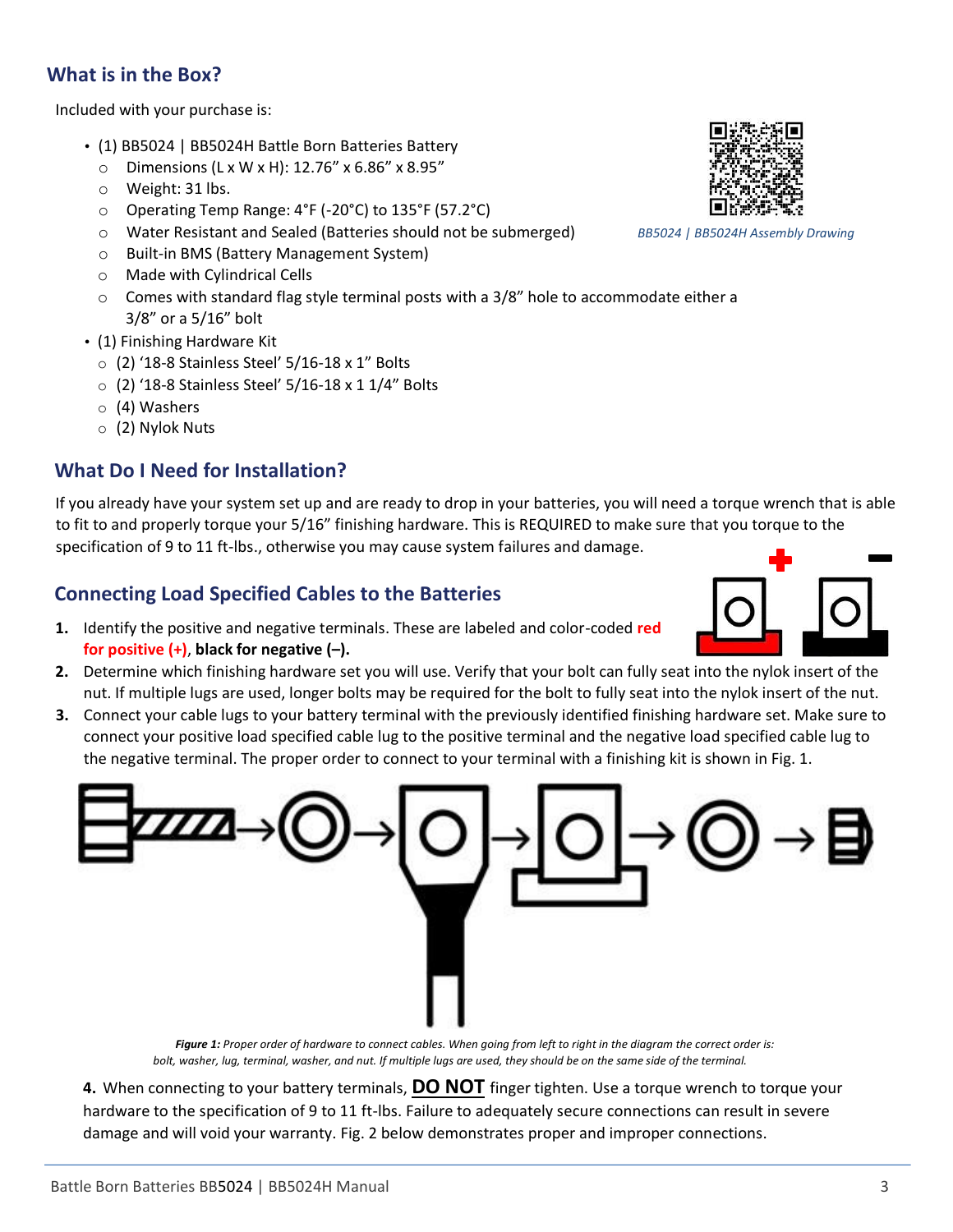

*Figure 2: Proper and Improper Terminal Connections*

# **Connecting the Batteries in Parallel**

#### Why Connect in Parallel?

Multiple BB5024 | BB5024H batteries may be connected in parallel to increase the capacity and current of the system. When batteries are connected in parallel, the voltage of the system does not change, but the capacity and current limits are additive. For example, two BB5024 | BB5024H batteries connected in parallel (shown in Fig. 3) create a 24V 100Ah bank that can deliver 120A continuously and 200A for 30 seconds.

#### How to Make a Parallel Connection

*NOTE: All cables and connections MUST be able to accommodate the high currents that can be delivered by the battery. Appropriate fuses and circuit breakers are highly recommended to protect downstream components from current spikes and short circuits.* 

- **1.** Identify the positive and negative terminals. These are labeled and color-coded **red for positive (+)**, **black for negative (–).**
- **2.** Determine the appropriate finishing hardware set you will use. Verify that your bolt can fully seat into the nylok insert of the nut. If multiple lugs are used, longer bolts may be required for the bolt to fully seat into the nylok insert of the nut.
- **3.** Make the proper cable connections to the positive of the first battery. Please reference Fig. 1 for the proper order of hardware.
- **4.** When connecting to your battery terminals, **DO NOT** finger tighten. Use a torque wrench to torque your hardware to the specification of 9 to 11 ft-lbs. Failure to adequately secure connections can result in severe damage and will void your warranty.
- **5.** Connect the other end of your positive cable to the positive terminal of the other battery you are connecting to. Repeat step 4.
- **6.** Repeat steps 3-5 for the negative connections.
- **7.** Repeat steps 3-6 for additional batteries in the system. An example of a finished connection can be found below in Fig. 3.



*Figure 3: Two 5024 | 5024H Batteries connected in Parallel to create a 24V 100Ah Battery Bank*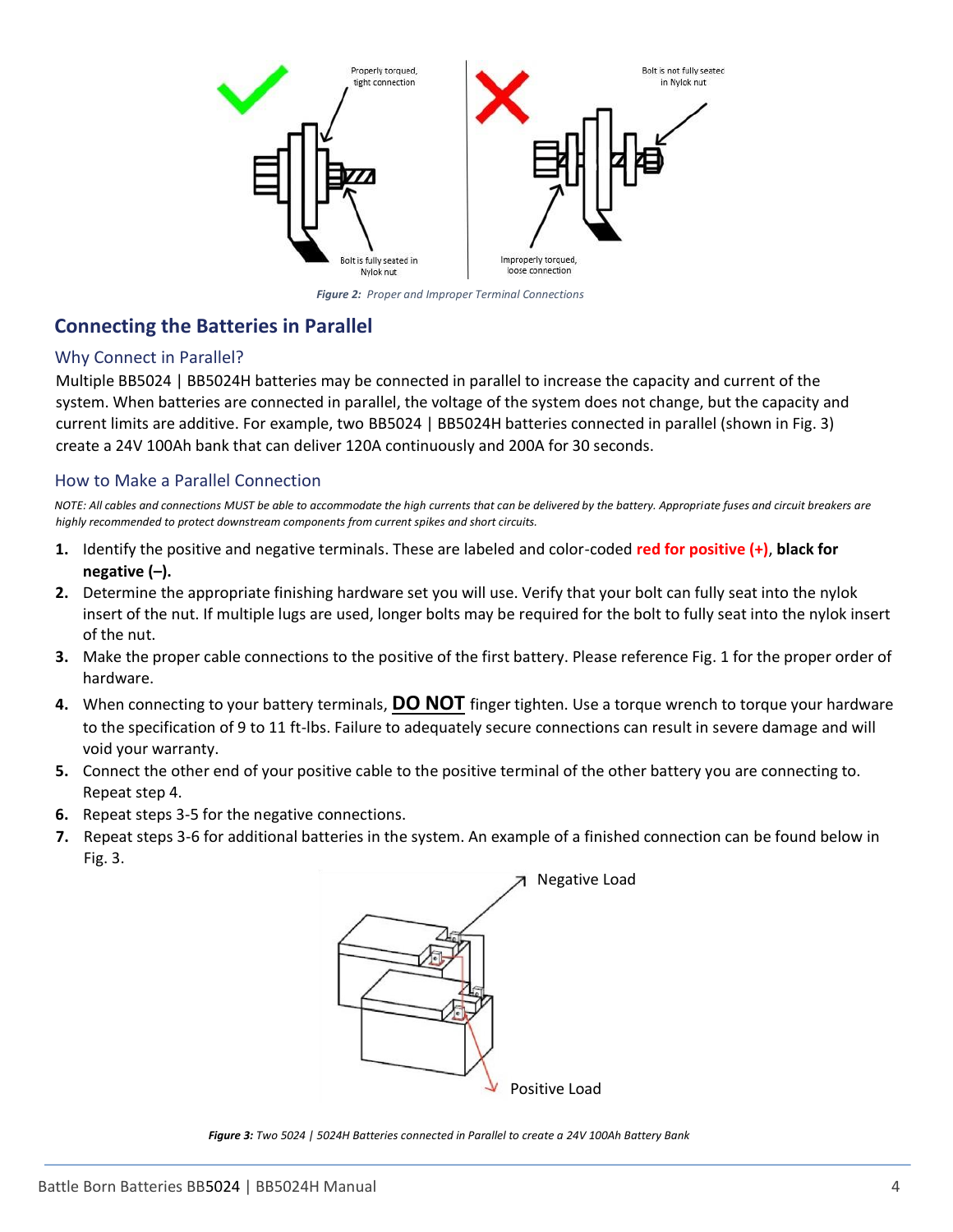# **Connecting the Batteries in Series**

#### Why Connect in Series?

When batteries are connected in series, current capacities remain the same, but the system voltage is additive. For example, two BB5024 | BB5024H batteries connected in series form a 48V 50Ah bank (shown in Fig. 4) and should be charged using a bulk and absorption voltage of 57.6V, and a float voltage of 54.4V.

#### How to Make a Series Connection

*Note: BB5024 | BB5024H Batteries are capable of being connected in series up to 48V. DO NOT exceed a 48V setup or you will void the batteries' warranty*.

- 1. Before making any connections, make sure to charge each battery up to 29.2V with a proper lithium charger. ALL BATTERIES SHOULD BE AT THE SAME STATE OF CHARGE PRIOR TO CONNECTING, otherwise you will encounter balance issues within your system. You can check your battery's state of charge with a multimeter.
- 2. Identify the positive and negative terminals. These are labeled and color-coded **red for positive (+)**, **black for negative (–).**
- 3. Determine the appropriate finishing hardware set you will use. Verify that your bolt can fully seat into the nylok insert of the nut. If multiple lugs are used, longer bolts may be required for the bolt to fully seat into the nylok insert of the nut.
- 4. Make the proper cable connections to the negative of the first battery. Please reference Fig. 1 for the proper order of hardware.
- 5. When connecting to your battery terminals, **DO NOT** finger tighten. Use a torque wrench to torque your hardware to the specification of 9 to 11 ft-lbs. Failure to adequately secure connections can result in severe damage and will void your warranty.
- 6. Connect the other end of your cable to the positive terminal of the other battery you are connecting to. Repeat step 4.
- 7. Repeat steps 3-6 for additional batteries, but **DO NOT** exceed 48V. An example of a correct series connection can be found below in Fig. 4.



*Figure 4: Two 5024 | 5024H Batteries Connected in Series to create a 48V 50Ah Battery Bank*

# **How to Properly Charge the Batteries**

To properly charge your Battle Born Batteries, you will want to verify that any charging component in your system is capable of being programmed for the following specifications. Charging components can include, but are not limited to converters, inverter chargers, solar charge controllers, DC to DC chargers, etc.

- Bulk/Absorption: 28.4V 29.2V
- Absorption Time: 30 minutes per battery (for parallel string)
- Float: 26.8V 27.6V
- Equalization: 28.8V/ Disabled
- Temperature Compensation: 0/Disabled
- Charge Rate: .5c
- Battery Charge Temperature Range: 25°F (-3°C) to 135°F (57.2°C)
- Battery Discharge Temperature Range: -4°F (-20°C) to 135°F (57.2°C)
- Cell Charge Temperature: 32°F (0°C) to 131°F (55°C)
- Cell Discharge Temperature: 68°F (20°C) to 140°F (60°C)

*NOTE: Not all chargers are capable of multistage charging. If yours is not, you will want to verify it can be programmed for the Bulk/Absorption voltage and have the other items mentioned disabled if applicable. Consult your charger's manual or the manufacturer.*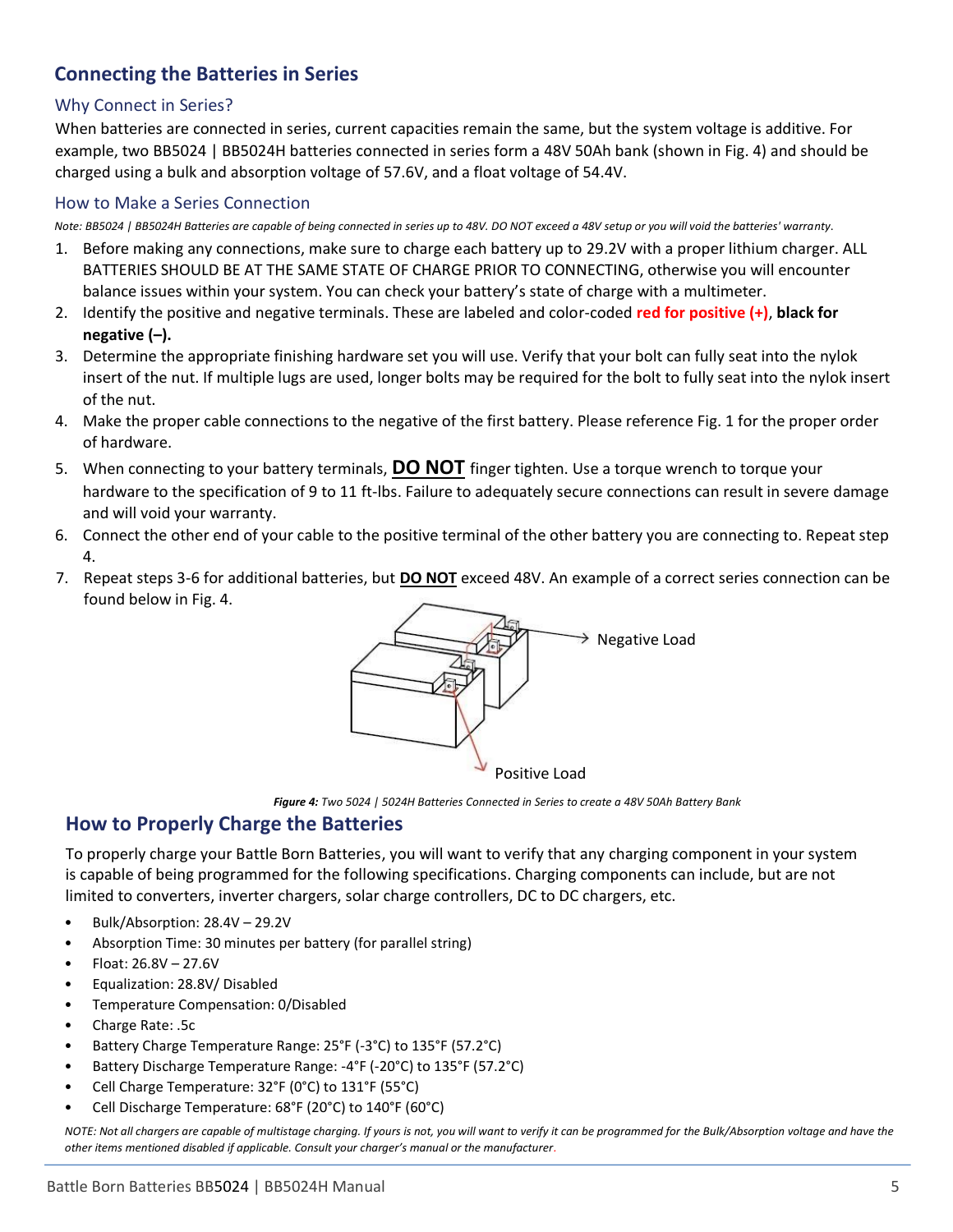# **How Does the BMS Protect the Batteries?**

All Battle Born Batteries come with a built-in battery management system (BMS) that protects the cells from many strenuous circumstances to protect the life cycles of the cells and your electrical system from potential damage. The BMS in the BB5024 | BB5024H allows for 60 Amps continuous, 100 Amp surge for 30 seconds, and 1/2 second surge for loads over 100 Amps. All of our BMS' protect against the following conditions:

#### High Voltage Disconnect (> 14.7V)

If an individual cell voltage exceeds a prescribed threshold during charging, the BMS will prevent a charge current from continuing. Discharge is always allowed under this condition. If the batteries have not been balanced for a long time, high voltage disconnect could occur at a lower voltage. The batteries will rebalance after several full charges.

#### Low-Voltage Disconnect (< 10.6V)

If an individual cell falls below a prescribed threshold during discharge, the BMS will prevent further discharge. Although the battery is in "low-voltage disconnect" mode, it will still allow a charging current.

*NOTE: Many chargers must detect a voltage over 10V to send a charge to the battery. Please be aware that some chargers may not sense a battery in low-voltage disconnect and you may need to jump it with a 12V source to "wake up" the battery. You should jump your battery within 24hrs of entering low-voltage disconnect otherwise you risk damaging your battery and voiding the warranty.* 

#### High Temperature Charging and Discharging (> 135°F/57.2°C)

The BMS will not allow a charging or discharging current if the internal temperature of the battery has reached 135°F (57.2°C).

#### Low Temperature Charging (< 25°F/-3.9°C)

The BMS will not allow a charging current under 25°F (-3.9°C) but will continue to discharge down to -4°F (-20°C). *NOTE: The BB5024 | BB5024H has an operating temperature range of -4°F (-20°C) to 135°F (57.2°C).*

#### High Current Discharge Surges

The BMS will not allow a current that exceeds 100 (+/- 5%) Amps for more than 30s, or anything larger for 0.5s. After a high current disconnection, the battery will automatically reconnect after 5 seconds.

#### Short Current Discharge Surges

Our BMS has built-in short circuit protection. If the short circuit protection is tripped, the BMS will shut the battery down and will remain disconnected until you remove the battery cables. While the battery cables are disconnected, we suggest taking the voltage of the battery with a voltmeter. If it reads above 10V, reconnect the battery cables. If you are unsuccessful at obtaining a voltage reading above 10V, please give our technical support team a call.

#### Balancing of Cells

A passive balancing process is activated by the BMS at the top of each charge cycle when the battery voltage exceeds around 28.4V. This ensures that all the cells remain at the same state of charge, which helps pack longevity and performance.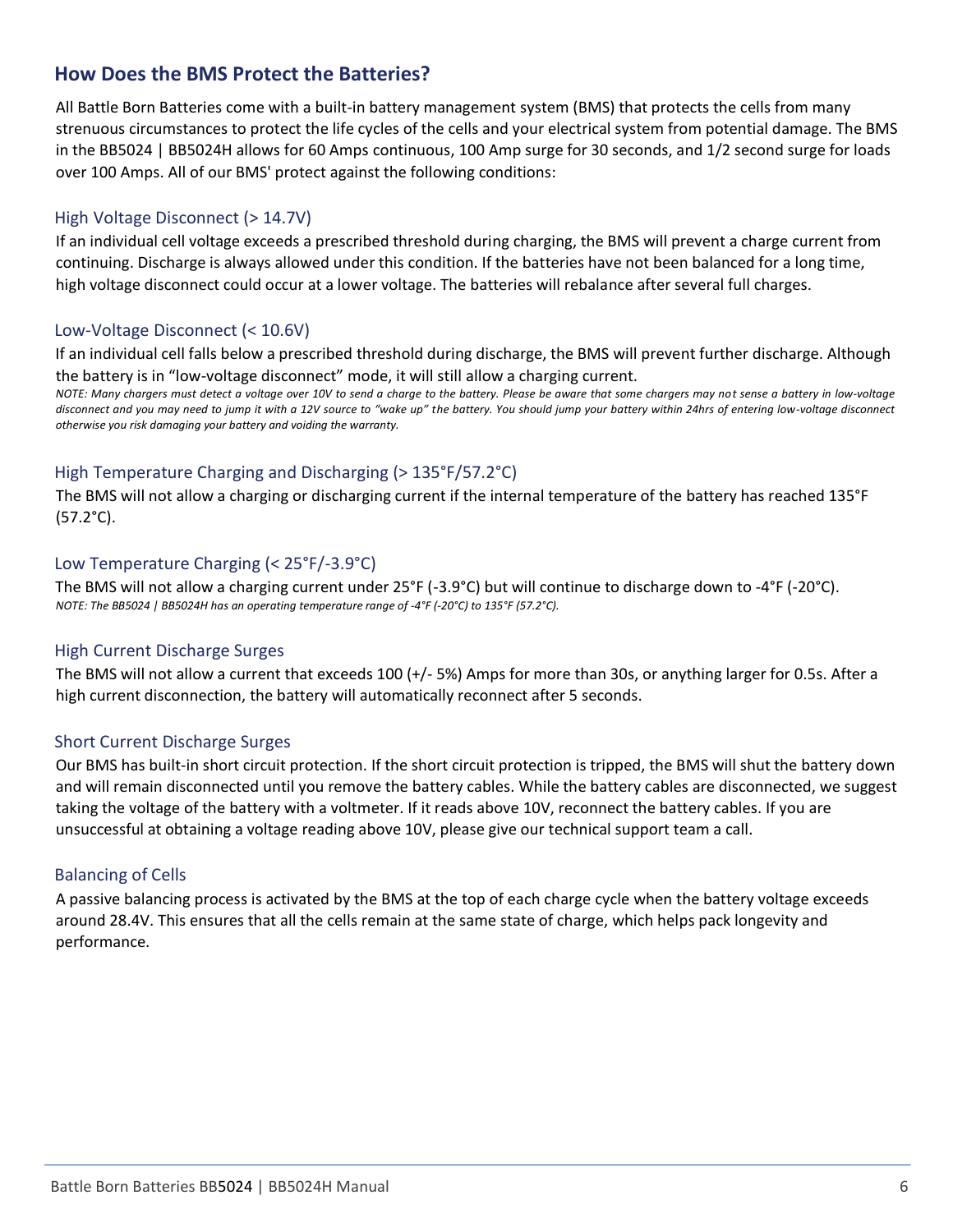# Voltage vs. Capacity

For a Single Battery





# Remaining Capacity

# How to Properly Size Cables for System Install

When considering cable sizing there are a few factors to consider. First, what is the size of the load you are powering with the battery bank? Second, how far away from the battery is the load? You can do voltage drop calculations to see if you need to step up your cable size. Fig. 5 is a chart to use for reference. Do keep in mind that cables are only capable of carrying a certain amperage and you should verify the specifications of your cable and the power draws before implementing them into your system to avoid potential failures and damage. *Cable QR Code Cable QR Code* 



|                           | $0 - 5$   | <b>16 AWG</b>  | <b>16 AWG</b> | <b>16 AWG</b>  | <b>16 AWG</b> | <b>14 AWG</b>  | <b>12 AWG</b>  | <b>12 AWG</b>  |  |
|---------------------------|-----------|----------------|---------------|----------------|---------------|----------------|----------------|----------------|--|
| $\mathfrak{S}$<br>CURRENT | $5 - 10$  | <b>16 AWG</b>  | <b>16 AWG</b> | 14 AWG         | 12 AWG        | <b>10 AWG</b>  | <b>10 AWG</b>  | <b>10 AWG</b>  |  |
|                           | $10 - 15$ | <b>14 AWG</b>  | <b>14 AWG</b> | 12 AWG         | <b>10 AWG</b> | <b>10 AWG</b>  | 8 AWG          | 8 AWG          |  |
|                           | $15 - 20$ | <b>14 AWG</b>  | <b>12 AWG</b> | <b>12 AWG</b>  | <b>10 AWG</b> | 8 AWG          | 6 AWG          | 6 AWG          |  |
|                           | $20 - 25$ | <b>12 AWG</b>  | <b>10 AWG</b> | <b>10 AWG</b>  | 8 AWG         | 6 AWG          | 6 AWG          | 6 AWG          |  |
|                           | $25 - 30$ | <b>10 AWG</b>  | <b>10 AWG</b> | <b>10 AWG</b>  | 8 AWG         | 6 AWG          | 6 AWG          | 4 AWG          |  |
|                           | 30-40     | 8 AWG          | 8 AWG         | 8 AWG          | 6 AWG         | 6 AWG          | 4 AWG          | 4 AWG          |  |
|                           | 40-50     | 8 AWG          | 8 AWG         | 6 AWG          | 6 AWG         | 4 AWG          | 4 AWG          | 2 AWG          |  |
|                           | 50-60     | 6 AWG          | 6 AWG         | 6 AWG          | 4 AWG         | 4 AWG          | 2 AWG          | 2 AWG          |  |
|                           | 60-70     | 6 AWG          | 6 AWG         | 4 AWG          | 4 AWG         | 2 AWG          | 2 AWG          | 1/0 AWG        |  |
|                           | 70-80     | 4 AWG          | 4 AWG         | 4 AWG          | 4 AWG         | 2 AWG          | 2 AWG          | <b>1/0 AWG</b> |  |
|                           | 80-90     | 4 AWG          | 4 AWG         | 4 AWG          | 2 AWG         | 2 AWG          | <b>1/0 AWG</b> | <b>1/0 AWG</b> |  |
|                           | 90-100    | 2 AWG          | 2 AWG         | 2 AWG          | 2 AWG         | 2 AWG          | <b>1/0 AWG</b> | <b>1/0 AWG</b> |  |
|                           | 100-120   | 2 AWG          | 2 AWG         | 2 AWG          | 2 AWG         | <b>1/0 AWG</b> | <b>1/0 AWG</b> | $2/0$ AWG      |  |
|                           | 120-150   | 1/0 AWG        | 1/0 AWG       | <b>1/0 AWG</b> | 1/0 AWG       | <b>1/0 AWG</b> | <b>2/0 AWG</b> | <b>4/0 AWG</b> |  |
|                           | 150-200   | <b>2/0 AWG</b> | $2/0$ AWG     | $2/0$ AWG      | $2/0$ AWG     | <b>2/0 AWG</b> | 4/0 AWG        | 4/0 AWG        |  |
|                           |           | $0-4$          | $4 - 7$       | $7 - 10$       | $10 - 15$     | $15 - 20$      | $20 - 25$      | $25 - 30$      |  |
| LENGTH IN FEET            |           |                |               |                |               |                |                |                |  |

*Figure 5: As a rule of thumb, you can use these numbers as a guideline.*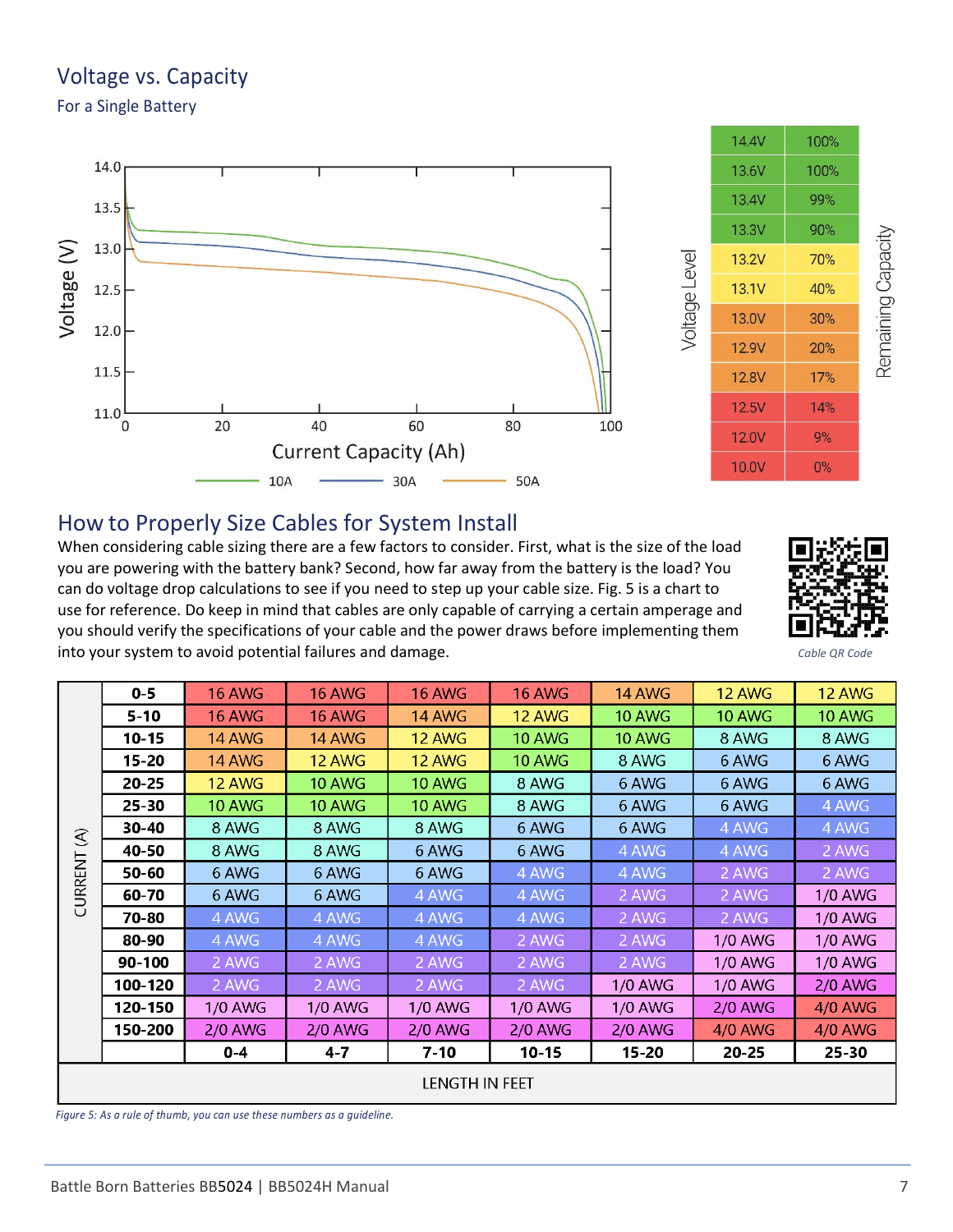# **How to Incorporate Fuses into System Install**

ANL fuses are designed to melt and separate into two pieces for the purpose of breaking a circuit in the event of excessive current. These fuses are essential components for protecting against a catastrophic event and are typically placed between Battle Born Batteries and the inverter/load.

#### **How to Properly Store Batteries**

We recommend bringing the Battle Born Batteries to a 100% state of charge. Then, disconnect the battery from any loads by removing the negative cable from one battery. On average, the batteries lose approximately 2-3% capacity per month. This is subject to increasing if stored in extreme environmental conditions.

# **How to Maintain the Batteries**

Battle Born Batteries require very little maintenance. If your batteries are in series and not being charged by a multi-bank charger it is recommended that you fully charge the batteries individually once a month if the system is used frequently. This will internally balance your batteries to ensure that they will reach their expected life span and allow you to get the full power out of them with each use. If your batteries are in parallel this is not necessary, just make sure the batteries are charged to 14.2V – 14.6V frequently for internal balance. Our BMS has a built-in passive balancing system that will take care of *FAQ QR Code*  this for you.

For more FAQs scan the QR code.

To see what else Battle Born Batteries has to offer, scan the QR code to the right or visit <https://battlebornbatteries.com/shop/>

# **How to Properly Recycle and Dispose of the Batteries**

Here at Battle Born Batteries our goal is to provide our customers with long lasting green energy that will support them for years on all their adventures. That is why we not only build batteries that can keep up with you for a long time but also provide industry leading customer support to help you get the most out of your batteries. When the time does come, and your batteries have reached the end of their lifetime it is important to recycle them responsibly.

Here are a few suggestions:

- 1. Make sure all loads are removed from your system before removing the batteries. Once the batteries are removed cover the terminals using electrical tape. Now can be a good time to inspect any cable runs or lugs.
- 2. Visit www.earth911.com or www.call2recycle.org/locator to find a drop off location. Be sure to call ahead of time to confirm that the drop off location is still accepting materials.
- 3. Give us a call if you are having any trouble finding a drop off location and we can help you find one.

#### **Warranty**

Dragonfly Energy Corp. ("the Manufacturer") warrants each Dragonfly Energy and Battle Born Batteries branded Li-ion battery ("the Product") sold by Dragonfly Energy, Battle Born Batteries, or any of its authorized distributors or dealers, to be free of defects for a period of 10 years ("the Warranty Period") from the date of sale as determined by either the customer's sale receipt, the shipping invoice, and the battery serial number, with proof of purchase. Within the first 8 years of the Warranty Period, subject to the exclusions listed below, the Manufacturer will credit, replace, or repair, if serviceable, the Product and/or parts of the Product if the components in question are determined to be defective in material or workmanship. After 8 years and up to 10 years, if the components in question are determined to be defective in material or workmanship, and the Manufacturer deems the components to be repairable, the Product will be repaired and returned. If the Manufacturer deems the components to be not repairable, a new, similar Product will be offered at a discount of 30% off the price listed at the time of the offer. The offer will be valid for a period of 30 days after the date of notification. See https://battlebornbatteries.com/terms-conditions/#warranty for the full warranty policy.

#### *NON-TRANSFERABLE*

This Limited Warranty is to the original purchaser of the Product and is not transferable to any other person or entity. Please contact the place of purchase regarding any warranty claim.